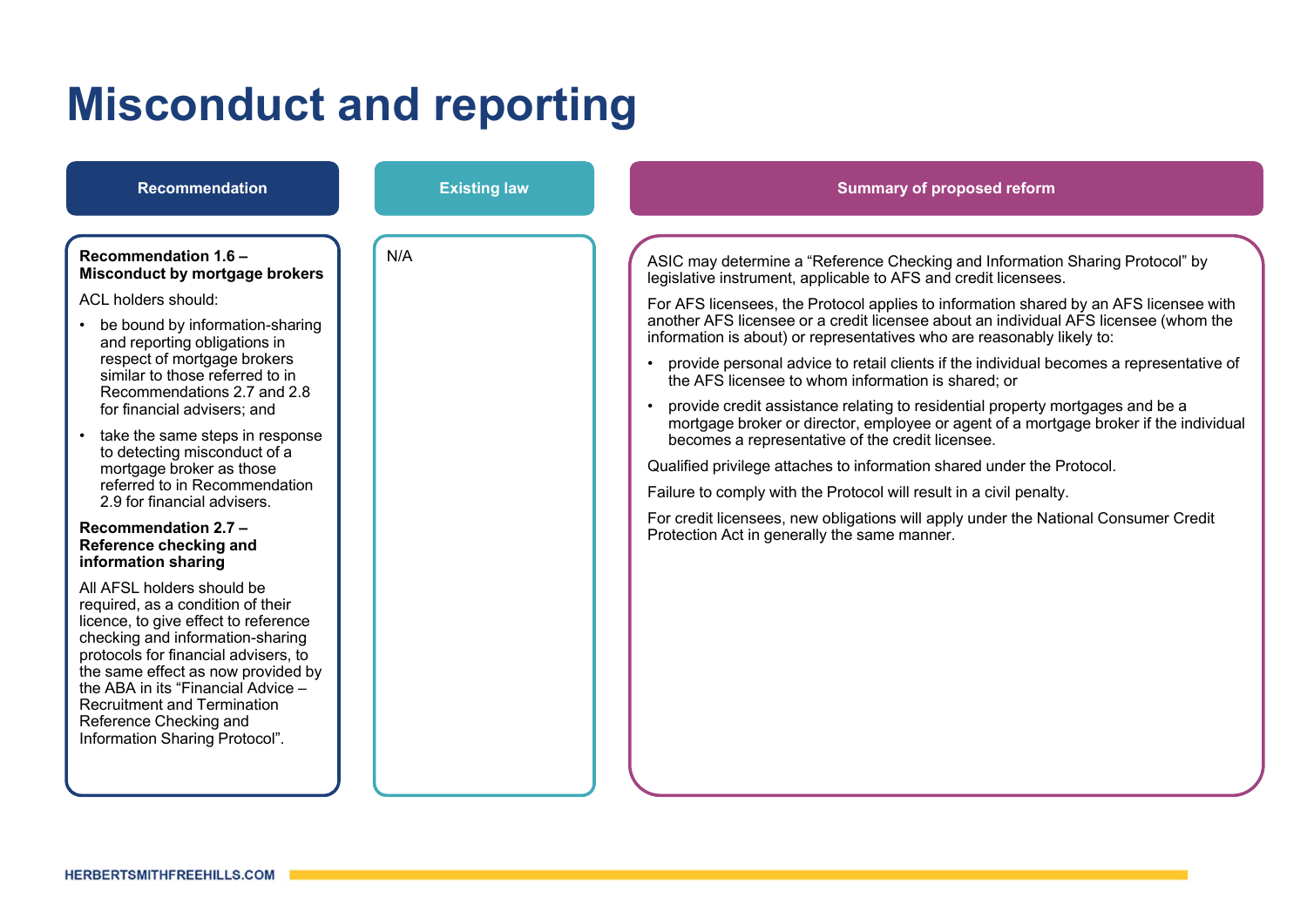# **Recommendation**

# **Recommendation 2.8 – Reporting compliance concerns**

All AFS licence holders should be required, as a condition of their licence, to report "serious compliance concerns" about individual financial advisers to ASIC on a quarterly basis.

#### **Recommendation 2.9 – Misconduct by financial advisers**

All AFSL holders should be required, as a condition of their licence, to take the following steps when they detect that a financial adviser has engaged in misconduct in respect of financial advice given to a retail client (whether by giving inappropriate advice or otherwise):

- make whatever inquiries are reasonably necessary to determine the nature and full extent of the adviser's misconduct; and
- • where there is sufficient information to suggest that an adviser has engaged in misconduct, tell affected clients and remediate those clients promptly.

#### **Recommendation 7.2 – Implementation of recommendations**

The recommendations of the ASIC Enforcement Review Taskforce made in December 2017 that relate to self-reporting of contraventions by financial services and credit licensees should be carried into effect.

In the ASIC Enforcement Review Taskforce Report, ASIC's recommendations included, relevantly:

- the "significance test" in section 912D of the Corporations Act should be retained but clarified to ensure that the significance of breaches is determined objectively;
- • introduce a self-reporting regime for credit licensees equivalent to the regime for AFS licensees under section 912D of the Corporations Act; and
- • the obligation for licensees to report should expressly apply to misconduct by an employee or representative.

The Taskforce Report also recommended that significant breaches (and suspected breach investigations that are ongoing) must be reported within 30 days.

# **Existing law**

In respect of reporting obligations, section 912D of the Corporations Act requires an AFS licensee to notify ASIC of breaches or likely breaches of any of the licensee obligations in sections 912A or 912B, and where those breaches are determined to be significant.

The report must be made within 10 business days of the AFS licensee becoming aware of the contravention or likely contravention.

The considerations which go towards significance are set out in section 912D(1)(b).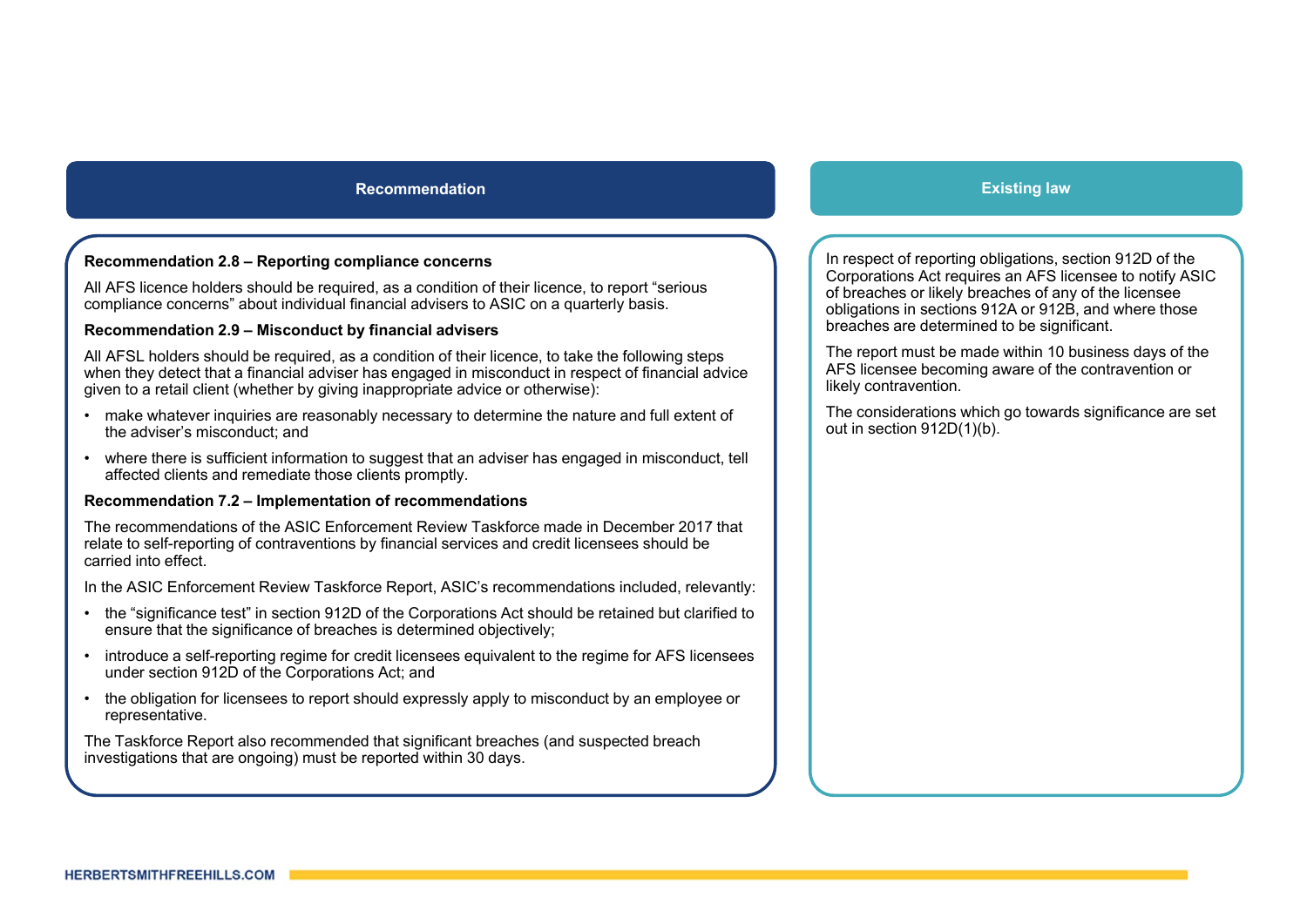# **Summary of proposed reform**

There will be a new obligation for AFS and credit licensees to lodge a report with ASIC where there are reasonable grounds to believe that a "reportable situation" has arisen. Failure to do so will be an offence.

A "reportable situation" is where:

- the licensee or a representative has either breached a "core obligation" or such a breach is likely; or
- the licensee has commenced an investigation into whether it or a representative has breached a core obligation; and
- the breach/likely breach is significant.

A breach is deemed significant if:

- the provision breached is an offence that may involve imprisonment (3 months for dishonesty offences, 12 months for others);
- the provision breached is a civil penalty provision; or
- • the breach results, or is likely to result, in loss or damage to clients or members; or
- a circumstance prescribed by regulations exists.

#### AFS licensees

Other "reportable situations" for AFS licensees include where the licensee or representative engages in gross negligence in the provision of financial services, serious fraud, or any other conduct prescribed by regulations.

"Core obligations" for AFS licensees are those obligations already subject to section 912D, as well as the obligations under sections 601FC, 601FD and 601FE for AFS licensees who are the responsible entities of registered schemes.

The test of "significance" includes the current 912D(1)(b) factors.

A report must be lodged within 30 days after the AFS licensees first reasonably knows that there are reasonable grounds to believe the reportable situation has arisen.

However, if there is an investigation and the investigation discloses that there are either reasonable grounds or no reasonable grounds (as above), then the report must be lodged within 10 days of the AFS licensee reasonably knowing either

outcome of the investigation.

An AFS licensee must also lodge a report in relation to another AFS licensee that is an individual who provides personal advice to retail clients, where there are reasonable grounds to suspect a reportable situation has arisen in relation to the other licensee.

ASIC must publish information about breach reports every financial year, in accordance with the regulations

The AFS licensees must take reasonable steps to notify affected retail clients who are reasonably likely to suffer loss or damage, or have a legally enforceable right to recover the loss or damage from the licensee.

The licensee will have an obligation to investigate a reportable situation in relation to affected clients, including quantifying the loss or damage affected clients have suffered / will suffer. Such an investigation must be completed as soon as reasonably practicable.

The licensee will have an obligation to compensate affected clients where there are reasonable grounds to believe loss will be suffered or was suffered, or the client has a legally enforceable right to recover loss or damage, and must take reasonable steps to compensate clients within 30 days after completion of the investigation.

Failure to investigate, notify the affected client or compensate the client may result in a civil penalty.

#### Credit licensees

The core obligations for credit licensees/representatives are the obligations under section 47 of the National Consumer Credit Protection Act.

The "significance" factors are transposed from section 912D(1)(b), and are in addition to the deemed significant breaches, discussed above.

The obligations follow those for AFS licensees above.

The obligation to report suspected core obligation breaches of other credit licensees only applies where the other licensee is a mortgage broker, and the obligation to investigate loss/damage to affected consumers and notify affected consumers only applies to credit licensees that are mortgage brokers.